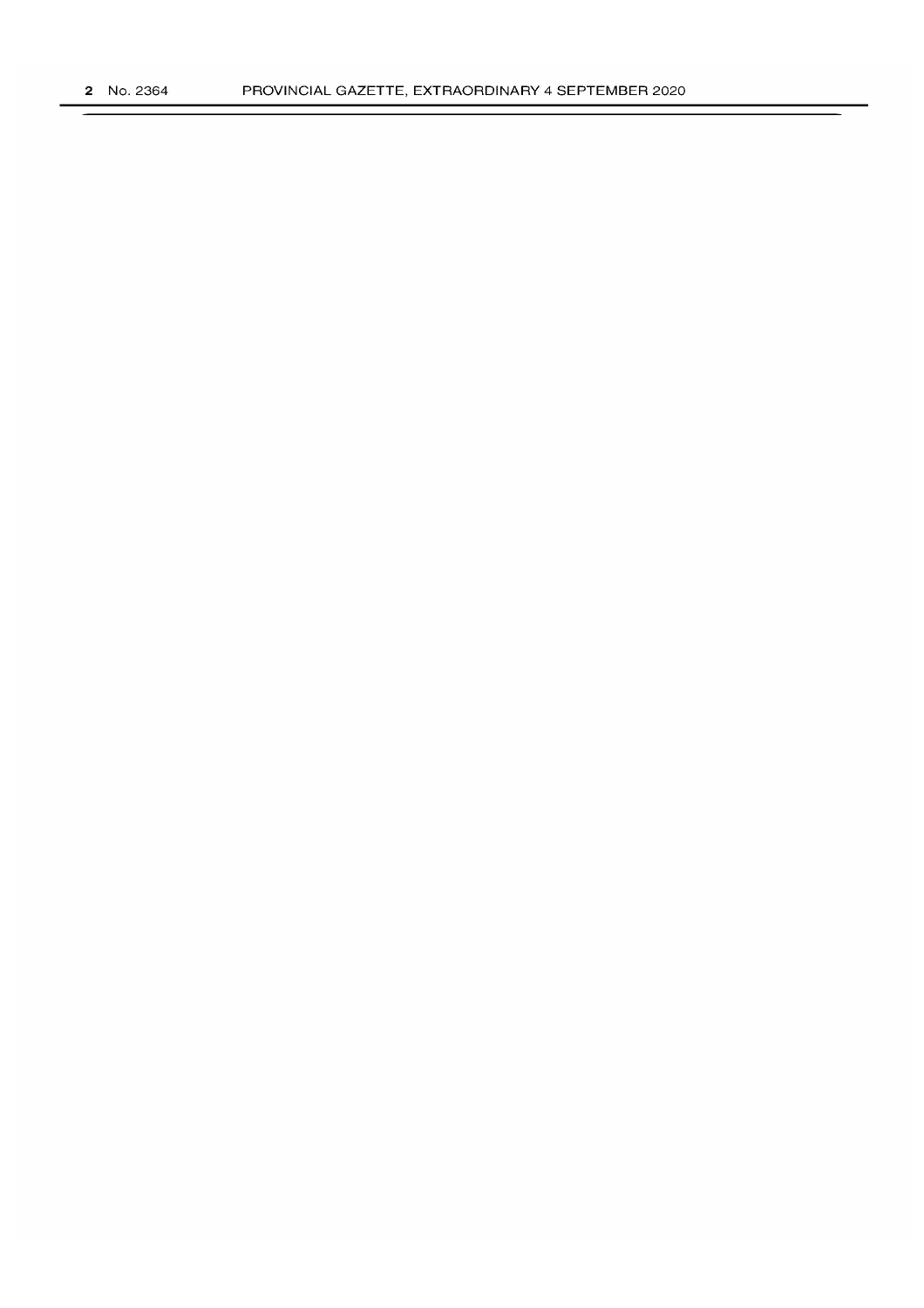TABLE OF CONTENTS

#### No Page No

# **GENERAL NOTICE I ALGEMENE KENNISGEWINGS**

| 89 | Northern Cape Liquor Act, 2008: Notice of intention to apply in terms of section 20 of the act for license [reg. 4 (1)] 13 |  |
|----|----------------------------------------------------------------------------------------------------------------------------|--|
| 89 | Noord-Kaap Drankwet, 2008: Kennisgewing van voorneme om kragtens artikel 20 van die wet vir n lisensie                     |  |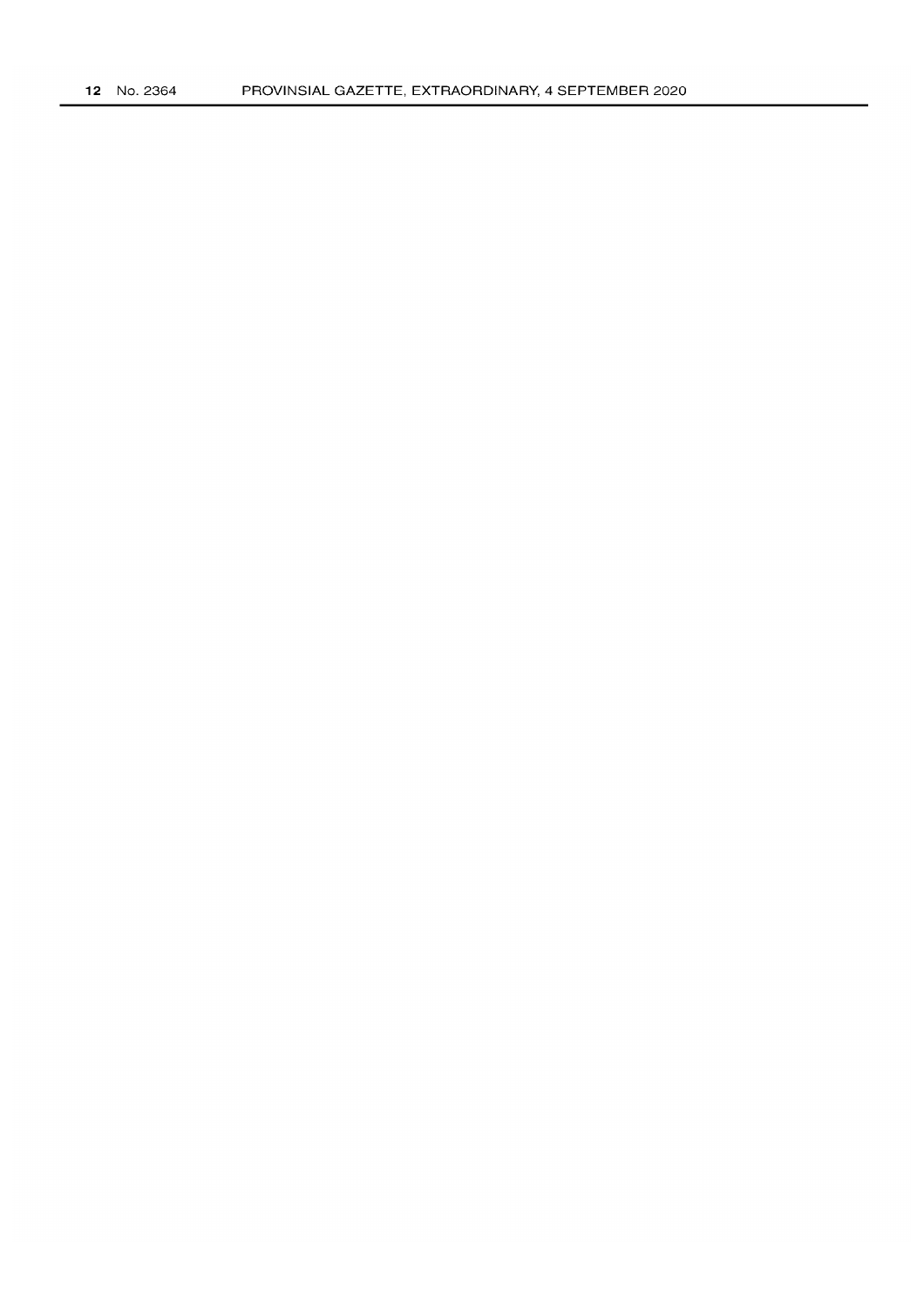# GENERAL NOTICES

# FORM 2

# NOTICE 89 OF 2020

NORTHERN CAPE LIQUOR ACT, 2008: NOTICE OF INTENTION TO APPLY IN TERMS OF SECTION 20 OF THE ACT FOR LICENSE [REG. 4 (1)]

Notice is hereby given that it is the intention to lodge the above-mentioned application, particulars of which appear hereunder, with the Northern Cape Liquor Board.

# **SCHEDULE**

The undermentioned figures used in brackets in the Schedule, have the following meanings:

- $(1)$  = Full name, street and postal address of applicant.
- $(2)$  = Kind of licence applied for.
- $(3)$  = Kind of liquor to be sold.
- $(4)$  = Name under which business is to be conducted and full address of premises.
- $(5)$  = Extra Items to be sold; section 4 (5) (a) and (b).

# GAMAGARA

- (1) Linda Burger, (5801130040088), Farm Uitkoms, Nr 463, Kathu, 8446; PO Box 2085, Kathu, 8446.
- (2) Restaurant.
- (3) All Kinds.
- (4) Burgersbos Venue, Farm Uitkoms, Nr 463, (5 km outside Kathu) Kathu, 8446.
- (5) Not Applicable.

# DAWID KRUIPER MUNICIPALITY

- (1) RAYMOND EDWARD ARENDSE, (640131 5220081), 80 KALSIUM STREET, BELLVUE, UPINGTON, 8801; 80 KALSIUM STREET, BELLVUE, UPINGTON, 8801.
- (2) LIQUOR LICENSE (LIQUOR SHOP).
- (3) ALL KINDS OF LIQUOR.
- (4) KOOP EN LOOP DRANKWINKEL, ERF 17887, LEEU-KOP STREET, ROSEDALE, UPINGTON.
- (5) N/A.

# DAWID KRUIPER MUNICIPALITY

- (1) RAYMOND EDWARD ARENDSE, (640131 5220 081), 80 KALSIUM STREET, BELLVUE, UPINGTON, 8801; 80 KALSIUM STREET, BELLVUE, UPINGTON, 8801.
- (2) TAVERN LICENSE.
- (3) ALL KINDS OF LIQUOR.
- (4) ELJAY'S TAVERN, ERF 17887, LEEUKOP STREET, ROSEDALE, UPINGTON.

# ALGEMENE KENNISGEWINGS

# VORM2

## KENNISGEWING 89 OF 2020

NOORD-KAAP DRANKWET, 2008: KENNISGEWING VAN VOORNEME OM KRAGTENS ARTIKEL 20 VAN DIE WET VIR N LISENSIE AANSOEK TE DOEN [REG. 4 (1)]

Kennis geskied hiermee dat dit die voorneme is om die bo-genoemde aansoek, waarvan besonderhede hieronder verskyn, by die Noord-Kaap Drankraad in te dien.

## BYLAE

- Onderstaande syfers, wat tussen hakies in die Bylae gebruik word, het die volgende betekenisse:
	- (1) = Volledige naam, straat- en posadres van aansoeker.
	- (2) = Soort lisensie waarvoor aansoek gedoen word.
	- (3) = Soort drank wat verkoop sal word.
	- (4) = Naam waaronder besigheid gedoen sal word en volledige adres van perseel.
	- (5) = Ekstra items wat verkoop kan word; artikel 4 (5)(a) en (b).

## GAMAGARA

- (1) Linda Burger, (5801130040088), Plaas Uitkoms, Nr 463, Kathu, 8446; Posbus 2085, Kathu, 8446.
- (2) Restaurant.
- (3) Aile soorte drank.
- (4) Burgersbos Venue, Plaas Uitkoms, Nr 463, (5km buite Kathu) Kathu, 8446.
- (5) Nie van Toepassing.

# DAWID KRUIPER MUNISIPALITEIT

- (1) RAYMOND EDWARD ARENDSE, (640131 5220 081), KALSIUM STRAAT 80, BELLVUE, UPINGTON 8801; KALSIUM STRAAT 80, BELLVUE, UPINGTON 8801.
- (2) DRANKWINKEL LlSENSIE.
- (3) ALLE SOORT ALKOHOL.
- KOOP EN LOOP DRANKWINKEL, ERF 17887. LEEUKOP STRAAT, UPINGTON 8801.
- (5) NVT.

## DAWID KRUIPER MUNISIPALITEIT

- (1) RAYMOND EDWARD ARENDSE, (640131 5220 081), KALSIUM STRAAT 80, BELLVUE, UPINGTON 8801; KALSIUM STRAAT 80, BELLVUE, UPINGTON 8801.
- (2) TAVERNE LlSENSIE.
- (3) ALLE TIPE ALKOHOL.
- (4) EL JAY'S TAVERN, ERF 17887, LEEUKOP STRAAT, UPINGTON 8801.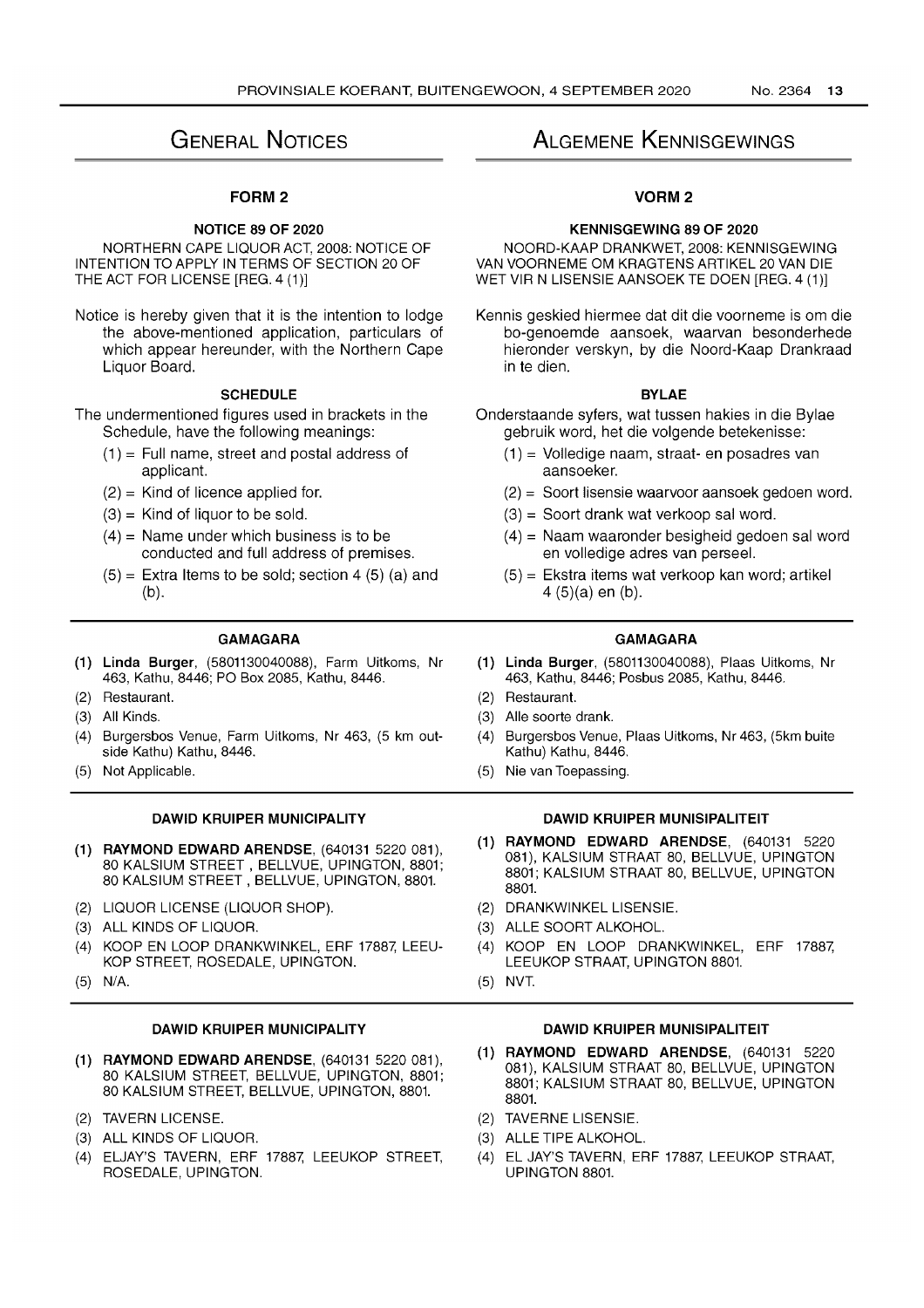(5) LIGHT REFRESHMENTS AND NON-ALCOHOLIC DRINKS.

#### **DIKGATLONG**

- (1) **Patrick Marekwa,** (8212305425087), 2715 Morape street, Mataleng Location Barkley West, 8375; 2715 Morape street Mataleng location Barkley West 8375.
- (2) Restaurant.
- (3) All kind of liquor.
- (4) Mataleng Restaurant, Erf 2715 No 2715 Morape street, Mataleng Barkley West.
- (5) N/A.

#### **DIKGATLONG**

- **(1) Patrick Marekwa,** (8212305425087), 2715 Morape street, Mataleng Location, Barkley West, 8375; 2715 Morape street Mataleng location Barkley West 8375.
- (2) Restaurant.
- (3) All kind of liquor.
- (4) Mataleng Restaurant, Erf 2715 no 2715 Morape street, Mataleng Barkley Wes.
- (5) N/A.

## **DIKGATLONG**

- **(1) Patrick Marekwa,** (8212305425087), 2715 Morape street, Mataleng Location Barkley West, 8375; 2715 Morape street Mataleng location Barkley West 8375.
- (2) Restaurant.
- (3) All kind of liquor.
- (4) Mataleng Restaurant, 2715 Morape street, Mataleng Location Barkley West, 8375.
- (5) N/A.

#### **DIKGATLONG**

- (1) **Patrick Marekwa,** (8212305425087), 2715 Morape street, Mataleng Location Barkley West, 8375; 2715 Morape street Mataleng location Barkley West 8375.
- (2) Restaurant.
- (3) All kind of liquor.
- (4) Mataleng Restaurant, Erf 2715 no 2715 Morape street, Mataleng Barkley We.
- (5) N/A.

#### **DIKGATLONG**

- (1) **Patrick Marekwa,** (8212305425087), 2715 Morape street, Mataleng Location Barkley West, 8375; 2715 Morape street, Mataleng location Barkley West, 8375.
- (2) Restaurant.
- (3) All kind of liquor.
- Mataleng Restaurant, Erf 2715 no 2715 Morape street, Mataleng Barkley West.
- (5) N/A.

#### (5) LlGTE ETES EN NIE ALKOHOLIESE DRANKIES.

## **DIKGATLONG**

- **(1) Patrick Marekwa,** (8212305425087), Morape straat 2715 Mataleng Barkley West 8375; Morape straat 2715 Mataleng Barkley West 8375.
- (2) Restaurant.
- (3) Aile soort drank.
- (4) Mataleng Restaurant, Morape straat 2715, Mataleng, Barkley West, 8375.
- (5) NVT.

#### **DIKGATLONG**

- **(1) Patrick Marekwa,** (8212305425087), Morape straat 2715 Mataleng Barkley West 8375; Morape straat 2715 Mataleng Barkley West 8375.
- (2) Restaurant.
- (3) Aile soort drank.
- (4) Mataleng Restaurant, Erf 2715 no 2715 Morape street, Mataleng Barkley Wes.
- (5) NVT.

#### **DIKGATLONG**

- **(1) Patrick Marekwa,** (8212305425087), Morape straat 2715, Mataleng Barkley West, 8375; Morape straat 2715 Mataleng Barkley West 8375.
- (2) Restaurant.
- (3) Aile soort drank.
- (4) Mataleng Restaurant, Erf 2715, Morape straat 2715, Mataleng Barkley West, 8375.
- (5) NVT.

#### **DIKGATLONG**

- **(1) Patrick Marekwa,** (8212305425087), Morape straat 2715, Mataleng Barkley West, 8375; Morape straat 2715 Mataleng Barkley West 8375.
- (2) Restaurant.
- (3) Aile soort drank.
- (4) Mataleng Restaurant, Erf 2715 Morape straat 2715, Mataleng Barkley West, 8375.
- (5) NVT.

#### **DIKGATLONG**

- **(1) Patrick Marekwa,** (8212305425087), Morape straat 2715, Mataleng Barkley West, 8375; Morape straat 2715 Mataleng Barkley West 8375.
- (2) Restaurant.
- (3) Aile soort drank.
- (4) Mataleng Restaurant, Erf 2715 Morape straat 2715, Mataleng Barkley West, 8375.
- (5) NVT.